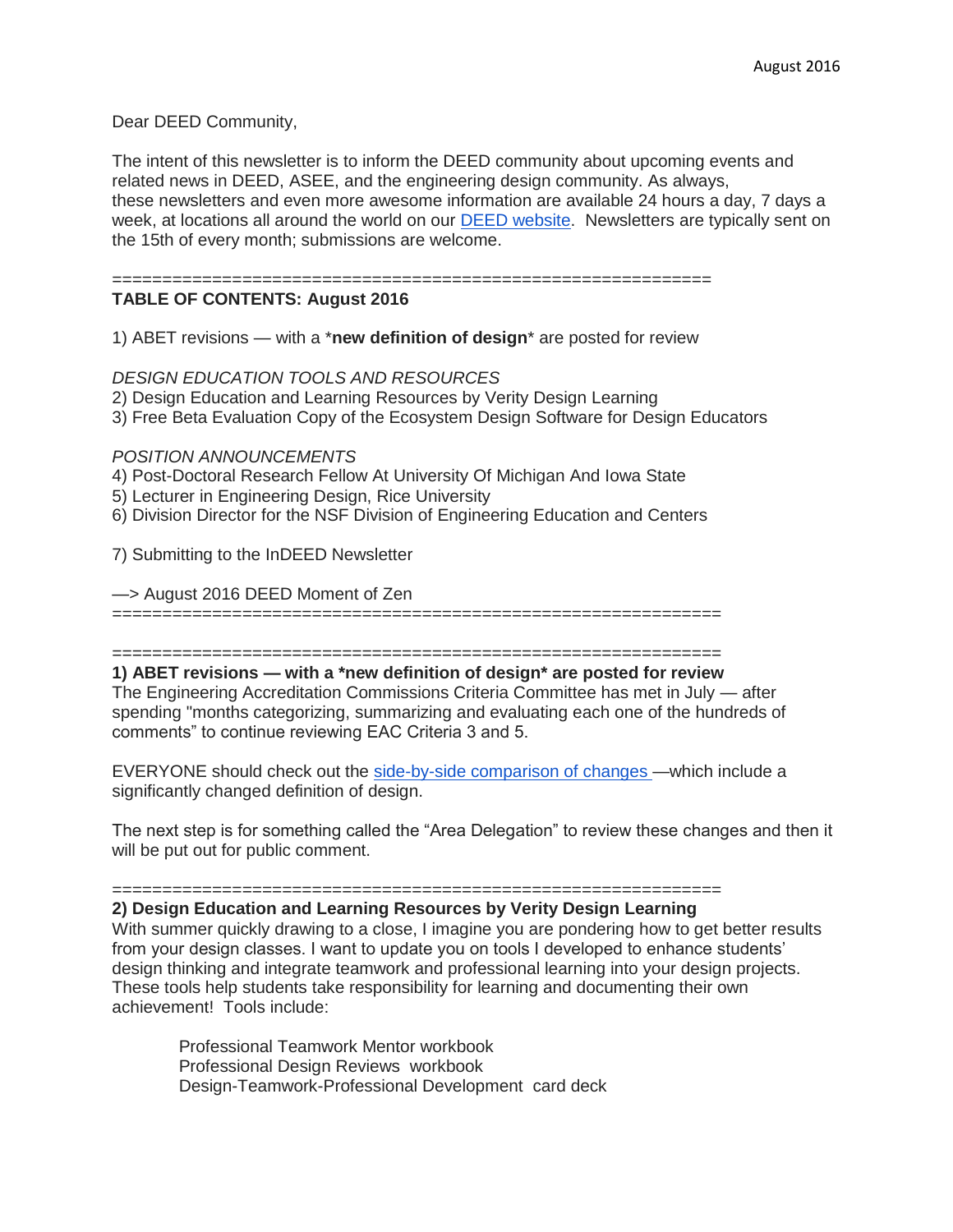The newest tool is the 3-by-5 inch card deck containing over 100 individual cards to prompt team discussion and action. Students may select or you may specify cards for a given day as teams meet, bringing professional learning into regular project discussions. One card deck per team should do the trick.

Please visit the Verity Design Learning website [\(http://VerityDesignLearning.com\)](http://veritydesignlearning.com/) where you may view the entire workbook or card deck. Begin envisioning how these might stimulate student learning and improve design performance.

If you have questions, please contact Denny Davis at: [shady\\_oaks@frontier.com.](mailto:shady_oaks@frontier.com)

#### =============================================================

**3) Free Beta Evaluation Copy of the Ecosystem Design Software for Design Educators** Imagars LLC is looking to connect with capstone instructors interested in taking part in a beta evaluation of Ver. 1.0 of the Ecosystem for Learning and Team Design. The Ecosystem Ver. 1.0 is a comprehensive high-level design decision support system, that is layered on top of existing design tools, and whose central goal is to uncover design oversights early in the design process. It is a generic framework for engineering design, that provides guidance to designers through the design process, and offers real-time notifications in case of oversights. The Ecosystem allows designers to systematically capture customer feedback, define solid customer requirements, transform into strong engineering requirements, and objectively analyze their concept solution candidates. It offers interfaces to multiple tools for engineering development and team communications.

With the beta evaluation, Imagars wants to run the Ecosystem through an entire design cycle, and verify it fulfills the needs of a broad set of capstone programs. We want to pursue further enhancements in a methodical fashion, collect feedback, and through an iterative exchange systematically converge onto your need.

For further information, including sample demos and testimonial from earlier evaluations, refer to [www.imagars.com](http://www.imagars.com/)

Those interested are welcome to contact Dr. Baldur A. Steingrimsson at [baldur@imagars.com.](mailto:baldur@imagars.com)

"If a reliability problem is detected during engineering, the cost of the product goes up by a factor of 10. If the problem is caught in production phase, the cost of the product increases by a factor of 100 or more." R.S.M. Harry

============================================================= **4) POSITION ANNOUNCEMENT: Post-Doctoral Research Fellow At University Of Michigan And Iowa State**

We are looking for a Post-Doctoral Research Fellow for an engineering education/ design education research project funded by the National Science Foundation. This project is a collaborative effort between the Iowa State University and the University of Michigan. The successful candidate will be part of a team with colleagues from both universities. The research team includes faculty from Engineering Education, Mechanical Engineering, Cognitive Psychology, and Industrial Design. The project will focus on creating new knowledge and research publications about the dissemination of design pedagogy. The candidate will be involved in collecting and analyzing data, developing design tools and curriculum, writing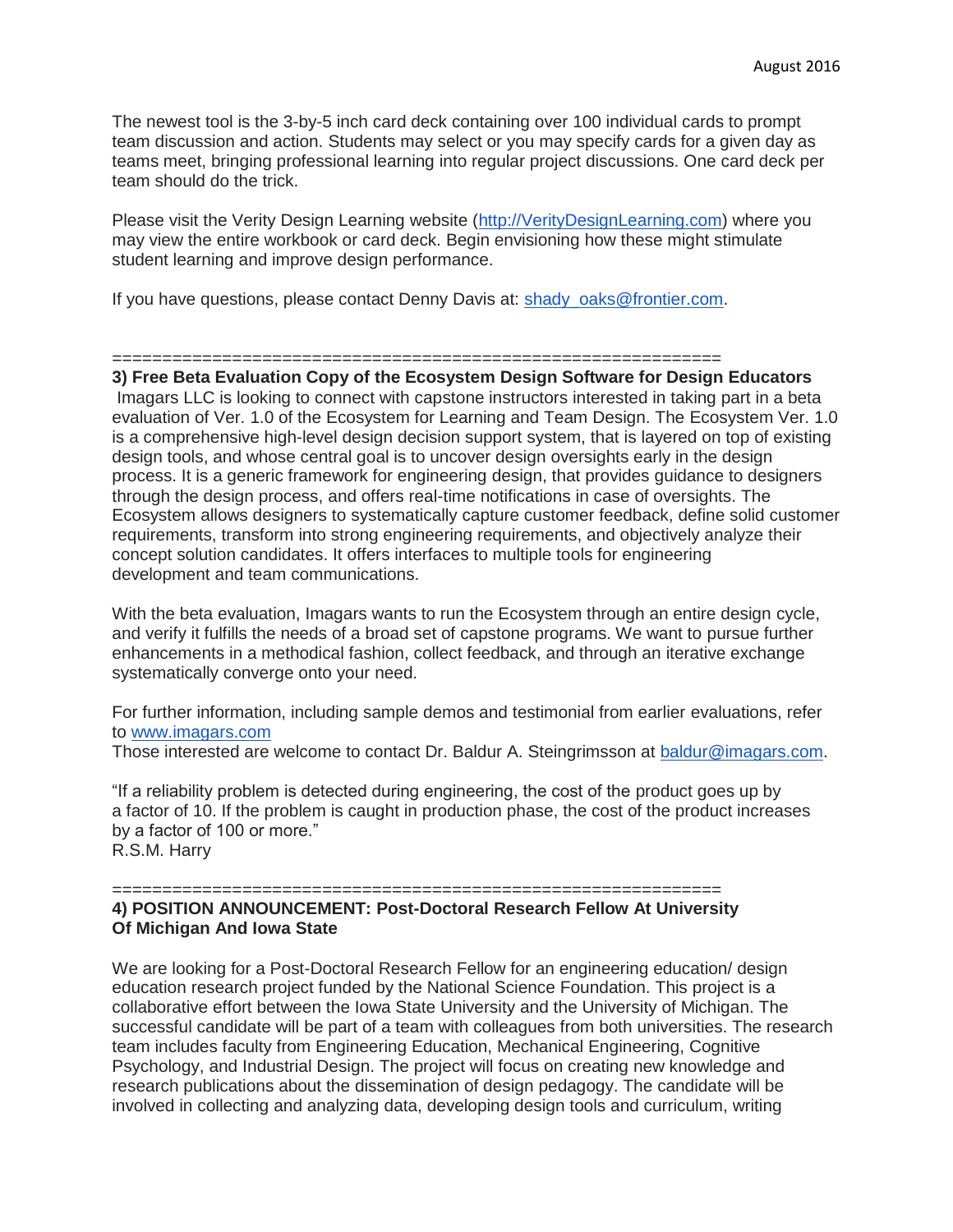manuscripts, leading workshops at other institutions on design pedagogy, and supporting the success of a network of instructors. Additional responsibilities will include mentoring undergraduate students who are involved in the project and maintaining our research website.

The candidate should be personable, value teamwork, and should have excellent communication skills. PhDs from engineering, design, engineering education, and other related disciplines will be considered. This is a full-time position for one year, with a salary range of \$45-50,000. The candidate will get structured mentoring from both institutions to excel in her/his career as a researcher and an educator.

We would like to hire immediately; however, a later start date is possible, depending on the candidate's timetable. Please send your CV and cover letter describing your interest to [seda@iastate.edu.](mailto:seda@iastate.edu)

Please contact us with any questions you may have. Seda Yilmaz, Iowa State University, [seda@iastate.edu](mailto:seda@iastate.edu) Shanna Daly, University of Michigan, [srdaly@umich.edu](mailto:srdaly@umich.edu)

#### =============================================================

# **5) POSITION ANNOUNCEMENT: Lecturer in Engineering Design, Rice University**

The School of Engineering at Rice University seeks applications for a non-tenure-track faculty appointment with a full-time focus on undergraduate education at the Oshman Engineering Design Kitchen (OEDK). The OEDK provides undergraduate engineering students with ready access to design tools, prototyping equipment, computational facilities, meeting rooms and ample space for prototype design and development.

A Ph.D. degree in engineering or a related field is required. Individuals with practical electronics and/or industry experience (e.g., design and manufacturing, project management, regulatory requirements, engineering and/or commercial development) as well as recent Ph.D. graduates are encouraged to apply. Competitive applications will also have strong interpersonal and communication skills and a passion for teaching.

Additional details and application instructions are contained at this link: <http://oedk.rice.edu/EDES-Lecturer>

=============================================================

# **6. POSITION ANNOUNCEMENT: Division Director for the NSF Division of Engineering Education and Centers**

Applicants sought for Division Director for the NSF Division of Engineering Education and **Centers** 

NSF is seeking applicants for the position of Division Director for the Division of Engineering Education and Centers (EEC). The EEC division manages a broad portfolio of programs that aim to integrate engineering research and education, to accelerate technological and educational innovation, and to improve the quality and diversity of engineering graduates entering the technical workforce. EEC center and network activities, which encompass the signature Engineering Research Centers (ERC) program, provide the structure for interdisciplinary research and education, and technology transfer in partnership with academia, industry and government. The division's education activities include engineering pedagogy and